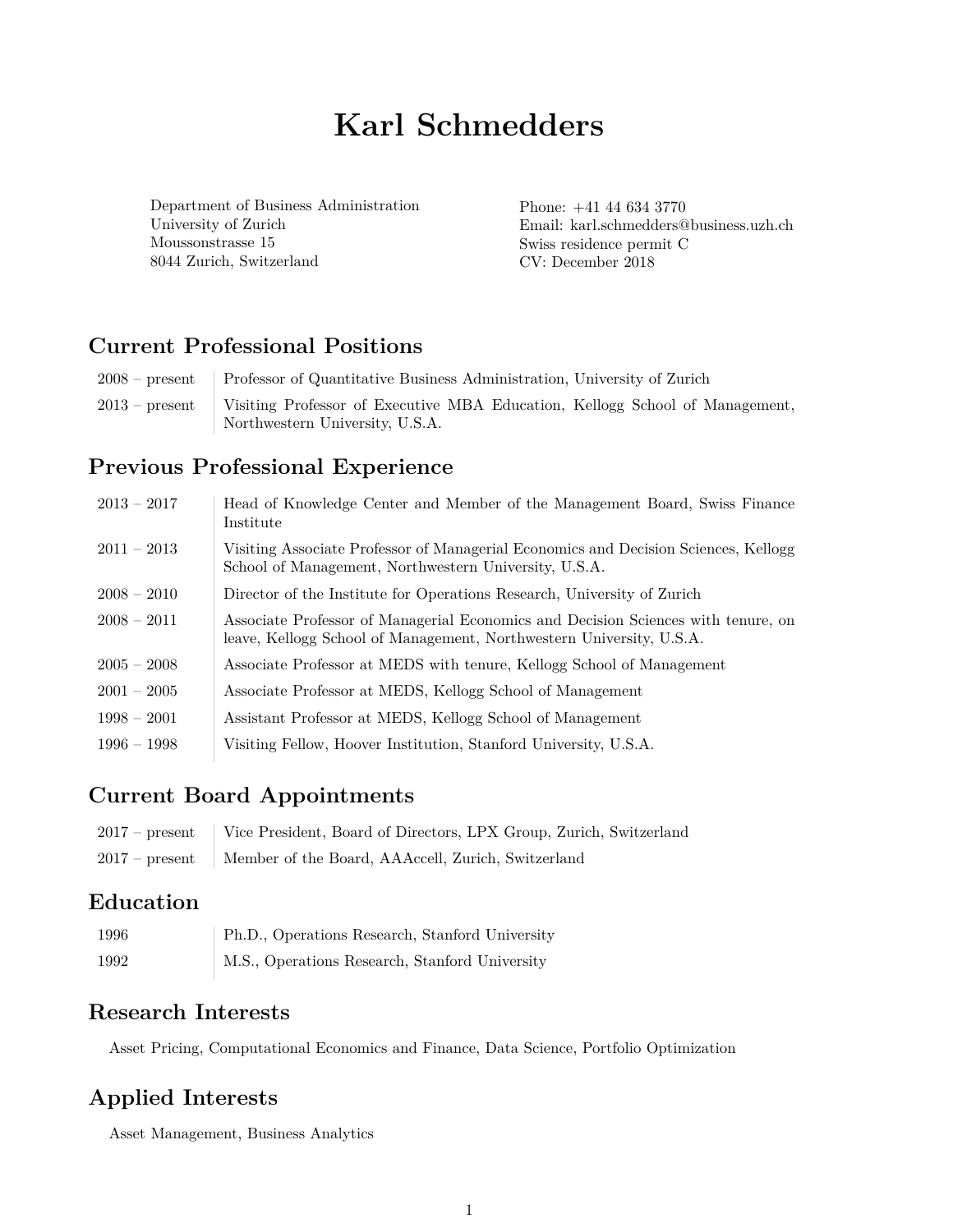## **Peer-Reviewed Articles**

| 2018 | "Statistical Approximation of High-Dimensional Climate Models," with Alena Miftakhova, Ken-<br>neth L. Judd, and Thomas Lontzek, Journal of Econometrics, forthcoming.                                                                                                                                                                 |
|------|----------------------------------------------------------------------------------------------------------------------------------------------------------------------------------------------------------------------------------------------------------------------------------------------------------------------------------------|
|      | "Higher-Order Effects in Asset-Pricing Models with Long-Run Risk," with Walt Pohl and Ole<br>Wilms, The Journal of Finance, 73 (2018) 1061-1111.                                                                                                                                                                                       |
| 2017 | "Optimal and Naive Diversification in Currency Markets," with Fabian Ackermann and Walt Pohl,<br>Management Science, 63 (2017) 3347-3360.                                                                                                                                                                                              |
| 2016 | "Asset Prices with Temporary Shocks to Consumption," with Walt Pohl and Ole Wilms, Journal<br>of Economic Dynamics & Control, 69 (2016) 152-178.                                                                                                                                                                                       |
| 2015 | "Margin Regulation and Volatility," with Johannes Brumm, Michael Grill, and Felix Kubler, Jour-<br>nal of Monetary Economics, 75 (2015) 54-68.                                                                                                                                                                                         |
|      | "A Polynomial Optimization Approach to Principal–Agent Problems," with Philipp Renner, <i>Econo-</i><br>metrica, 83 (2015) 729-769.<br>["Supplement to 'A Polynomial Optimization Approach to Principal-Agent Problems'," Econo-<br>metrica Supplemental Material, 83, http://dx.doi.org/10.3982/ECTA11351.                            |
|      | "Collateral Requirements and Asset Prices," with Johannes Brumm, Michael Grill, and Felix<br>Kubler, <i>International Economic Review</i> , 56 (2015) 1-25.                                                                                                                                                                            |
| 2012 | "Finding all Pure-Strategy Equilibria in Dynamic and Static Games with Continuous Strategies,"<br>with Ken Judd and Philipp Renner, Quantitative Economics, 3 (2012) 289-331.                                                                                                                                                          |
|      | "Optimal Rules for Patent Races," with Kenneth L. Judd and Sevin Yeltekin, International Eco-<br>nomic Review, 53 (2012) 23-52.                                                                                                                                                                                                        |
| 2011 | "Bond Ladders and Optimal Portfolios," with Kenneth L. Judd and Felix Kubler, Review of Fi-<br>nancial Studies, 24 (2011) 4123-4166.                                                                                                                                                                                                   |
| 2010 | "Tackling Multiplicity of Equilibria with Gröbner Bases," with Felix Kubler, Operations Research,<br>58 (2010) 1037-1050.                                                                                                                                                                                                              |
|      | "Non-Parametric Counterfactual Analysis in Dynamic General Equilibrium," with Felix Kubler,<br><i>Economic Theory</i> , 45 (2010) 181-200.                                                                                                                                                                                             |
|      | "Competitive Equilibria in Semi-Algebraic Economies," with Felix Kubler, Journal of Economic<br>Theory, 145 $(2010)$ 301-330.                                                                                                                                                                                                          |
| 2007 | "Two-Fund Separation in Dynamic General Equilibrium," Theoretical Economics, 2 (2007) 135–<br>161.                                                                                                                                                                                                                                     |
|      | "On Price Caps Under Uncertainty," with Robert L. Earle and Tymon Tatur, Review of Economic<br>Studies, 74 (2007) 93-111.                                                                                                                                                                                                              |
| 2006 | "Reply to: Asset-Trading Volume with Dynamically Complete Markets and Heterogeneous Agents:<br>Comment," with Kenneth L. Judd and Felix Kubler, Finance Research Letters, 3 (2006) 102-105.                                                                                                                                            |
|      | "Computing Equilibria in Finance Economies with Incomplete Markets and Transaction Costs,"<br>with P. Jean-Jacques Herings, <i>Economic Theory</i> , $27$ (2006) 493-512.                                                                                                                                                              |
| 2005 | "Approximate versus Exact Equilibria in Dynamic Economies," with Felix Kubler, <i>Econometrica</i> ,<br>73 (2005) 1205–1235. [Reprinted in: Computational Aspects of General Equilibrium Theory:<br>Refutable Theories of Value, ed. by Donald J. Brown and Felix Kubler, Springer-Verlag, Heidelberg,<br>2008.                        |
|      | "Excess Price Volatility and Financial Innovation," with Alessandro Citanna, <i>Economic Theory</i> ,<br>26 (2005) 559-587.                                                                                                                                                                                                            |
| 2003 | "Stationary Equilibria in Asset-Pricing Models with Incomplete Markets and Collateral," with<br>Felix Kubler, <i>Econometrica</i> , 71 (2003) 1767–1793. [Reprinted in: Incomplete Markets Volume II:<br>Infinite Horizon Economies, ed. by Michael Magill and Martine Quinzii, Edward Elgar Publishing<br>Ltd., Cheltenham, UK, 2008. |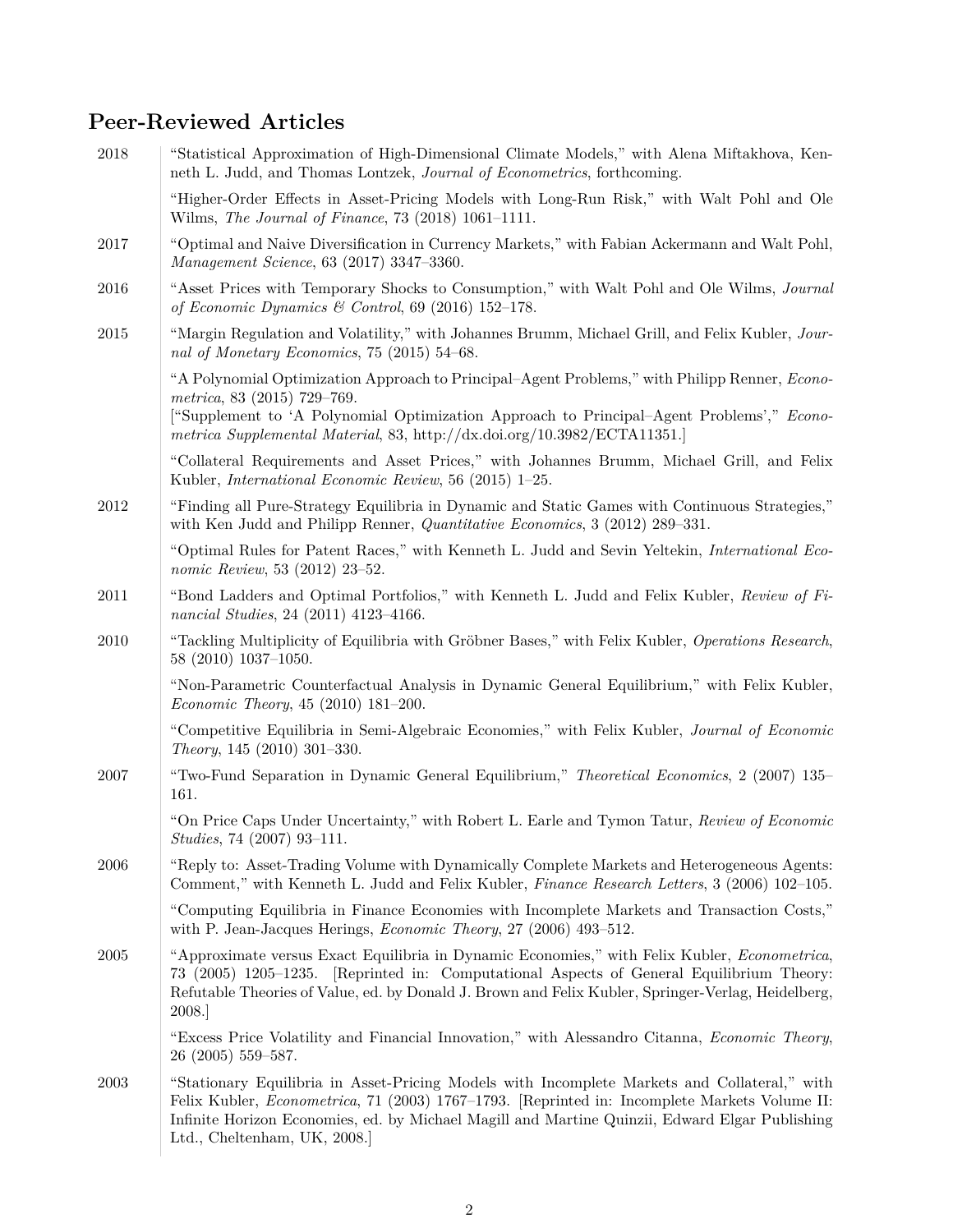| 2003 | "Asset-Trading Volume with Dynamically Complete Markets and Heterogeneous Agents," with<br>Kenneth L. Judd and Felix Kubler, <i>The Journal of Finance</i> , 58 (2003) 2203-2217. [This paper<br>received a nomination for the 2003 Smith-Breeden Prize. |
|------|----------------------------------------------------------------------------------------------------------------------------------------------------------------------------------------------------------------------------------------------------------|
|      | "Generic Inefficiency of Equilibria in the General Equilibrium Model with Incomplete Asset Markets<br>and Infinite Time," with Felix Kubler, <i>Economic Theory</i> , 22 (2003) 1-15.                                                                    |
| 2002 | "Recursive Equilibria in Economies with Incomplete Markets," with Felix Kubler, Macroeconomic<br><i>Dynamics</i> , 6 (2002) 284-306.                                                                                                                     |
| 2001 | "Incomplete Markets, Transitory Shocks, and Welfare," with Felix Kubler, Review of Economic<br><i>Dynamics</i> , 4 (2001) 747-766.                                                                                                                       |
|      | "Monopolistic Security Design in Finance Economies," <i>Economic Theory</i> , 18 (2001) 37–72.                                                                                                                                                           |
| 2000 | "Computing Equilibria in Stochastic Finance Economies," with Felix Kubler, Computational Eco-<br>nomics, 15 (2000) 145-172.                                                                                                                              |
|      | "Computing Equilibria in Infinite Horizon Finance Economies: The Case of One Asset," with<br>Kenneth L. Judd and Felix Kubler, <i>Journal of Economic Dynamics and Control</i> , 24 (2000) 1047–<br>1078.                                                |
| 1999 | "A Homotopy Algorithm and an Index Theorem for the General Equilibrium Model with Incom-<br>plete Asset Markets," Journal of Mathematical Economics, 32 (1999) 225–241.                                                                                  |
|      | "General Equilibrium Models and Homotopy Methods," with B. Curtis Eaves, Journal of Economic<br><i>Dynamics and Control</i> , 23 (1999) 1249–1279.                                                                                                       |
| 1998 | "A Cellation of the Grassmann Manifold," with B. Curtis Eaves, Mathematical Programming, 83<br>$(1998)$ 253-262.                                                                                                                                         |
|      | "Computing Equilibria in the General Equilibrium Model with Incomplete Asset Markets," Journal<br>of Economic Dynamics and Control, 22 (1998) 1375-1401.                                                                                                 |

## **Peer-Reviewed Articles in Volumes and Conference Issues**

| 2014 | "Computing All Solutions to Polynomial Equations in Economics," with Felix Kubler and Philipp<br>Renner, in: Handbook of Computational Economics, Volume 3, ed. by Karl Schmedders and<br>Kenneth L. Judd, North-Holland (Elsevier), Amsterdam, The Netherlands, 2014, pp. 599–652.                                                                            |
|------|----------------------------------------------------------------------------------------------------------------------------------------------------------------------------------------------------------------------------------------------------------------------------------------------------------------------------------------------------------------|
| 2010 | "Uniqueness of Steady States in Models with Overlapping Generations," with Felix Kubler, Journal<br>of the European Economic Association, 8 (2010) 635–644.                                                                                                                                                                                                    |
| 2008 | "Numerical Optimization Methods in Economics," in: The New Palgrave: A Dictionary of Eco-<br>nomics, 2nd Edition, 2008.                                                                                                                                                                                                                                        |
| 2004 | "Effects of Asset Market Structure on Welfare and Trading Volume," with Kenneth L. Judd and<br>Felix Kubler, in: Assets, Beliefs, and Equilibria in Economic Dynamics, Essays in Honor of Morde-<br>cai Kurz, ed. by C. D. Aliprantis, Kenneth J. Arrow, Peter Hammond, Felix Kubler, Ho-Mou Wu,<br>and Nicholas C. Yannelis, 2004, Springer-Verlag, New York. |
| 2003 | "Computational Methods for Dynamic Equilibria with Heterogeneous Agents," with Kenneth L.<br>Judd and Felix Kubler, in: Advances in Economic Theory and Econometrics Volume III, ed. by<br>Mathias Dewatripoint, Lars P. Hansen, and Steven J. Turnovsky, Econometric Society, New York,<br>2003.                                                              |
| 1999 | "The Impact of Portfolio Constraints in Infinite-Horizon Incomplete-Markets Models," with Ken-<br>neth L. Judd and Felix Kubler, in: The Theory of Markets, ed. by P. Jean-Jacques Herings, Gerard<br>van der Laan, and Dolf Talman, North-Holland (Elsevier), Amsterdam, The Netherlands, 1999.                                                               |
|      | "On Multiplicity of Competitive Equilibria when Financial Markets are Incomplete," with Thorsten<br>Hens and Beate Voss, in: The Theory of Markets, ed. by P. Jean-Jacques Herings, Gerard van der<br>Laan, and Dolf Talman, North-Holland (Elsevier), Amsterdam, The Netherlands, 1999.                                                                       |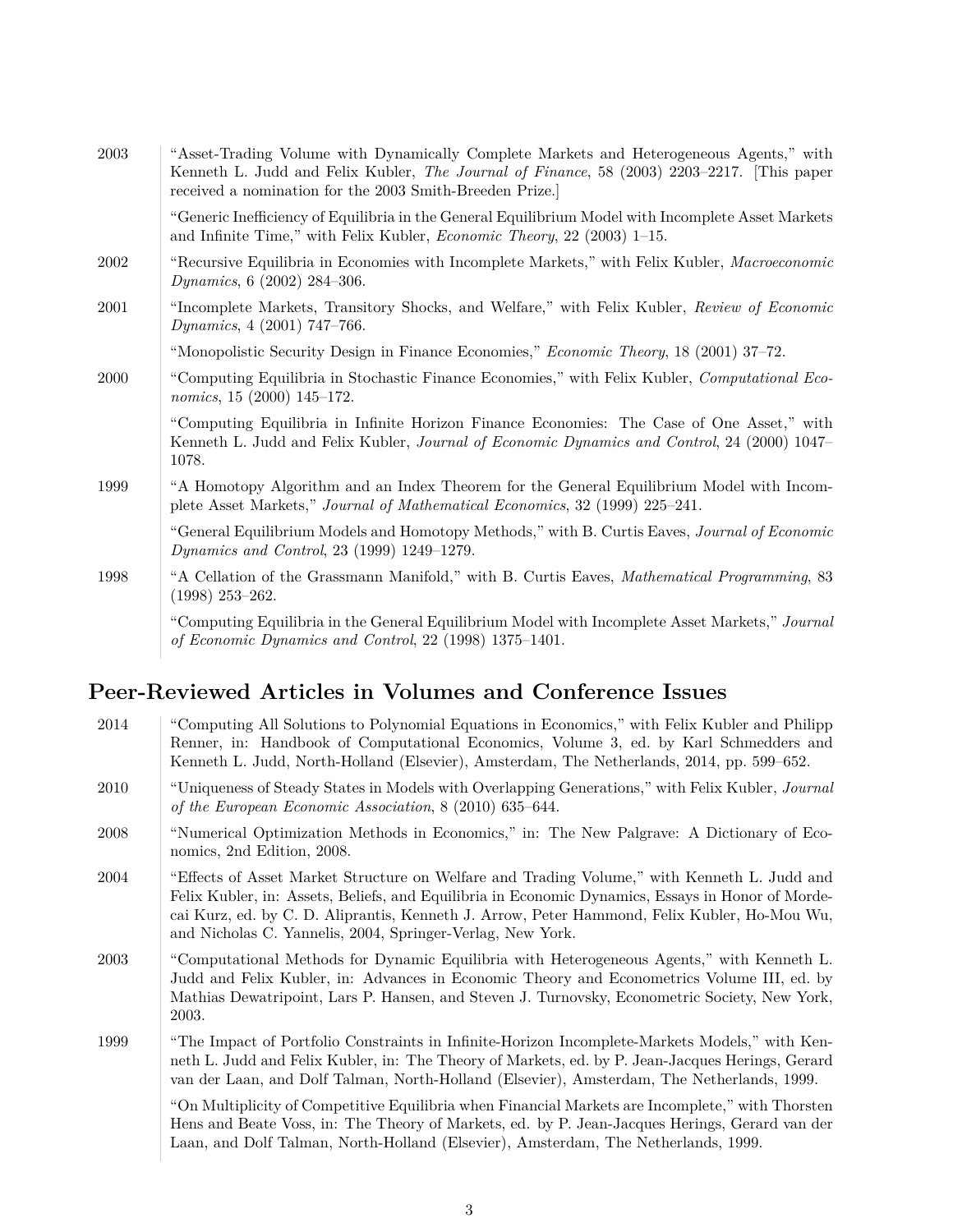#### **Non-Peer-Reviewed Articles**

- 2012 "Financial Innovation and Asset Price Volatility," with Felix Kubler, *American Economic Review (Papers & Proceedings)*, 102 (2012) 147–151.
- 2003 Book Review of "Applied Computational Economics and Finance" by Mario J. Miranda and Paul L. Fackler, *The Economic Journal* 113 (2003) F661–F663.

#### **Peer-Reviewed Articles in Other Fields**

- 2010 "Review of Outcomes from a Change in Faculty Clinic Management in a U.S. Dental School," with Nader A. Nadershahi, Eric S. Salmon, Nava Fathi, and Jace Hargis, *Journal of Dental Education*, 74 (2010) 961–969.
- 2003 "The Fibonacci Sequence: Relationship to the Human Hand," with Andrew Park, John Fernandez and Mark Cohen, *The Journal of Hand Surgery*, 28 (2003) 157–160.

#### **Working Papers**

| 2018 | "Re-use of Collateral: Leverage, Volatility, and Welfare," with Johannes Brumm, Michael Grill,<br>and Felix Kubler.                                                 |
|------|---------------------------------------------------------------------------------------------------------------------------------------------------------------------|
|      | "Asset Pricing with Heterogeneous Agents and Long-Run Risk," with Walt Pohl and Ole Wilms.                                                                          |
|      | "Increasing the Value of Search Subscriptions for Housing Market Analyses," with Andy Egger,<br>Vanessa Kummer, and Maik Meusel.                                    |
|      | "Life-cycle Portfolio Choice, the Wealth Distribution and Asset Prices," with Felix Kubler.                                                                         |
| 2017 | "A Large-Scale Optimization Model for Replicating Portfolios in the Life Insurance Industry," with<br>Maximilian Adelmann, Lucio Fernandez-Arjona, and Janos Mayer. |
|      | "Dynamic Principal-Agent Models," with Philipp Renner.                                                                                                              |
| 2016 | "Long-Run UIP Holds Even in the Short Run," with Fabian Ackermann and Walt Pohl, Swiss<br>Finance Institute Research Paper $\#$ 13-31.                              |
| 2013 | "The Perils of Performance Measurement in the German Mutual-Fund Industry," with Philip<br>Böhme and Walt Pohl, Swiss Finance Institute Research Paper $\#$ 13–30.  |

#### **Edited Volumes**

- 2014 "Handbook of Computational Economics," Volume 3, with Kenneth L. Judd, North-Holland (Elsevier), Amsterdam, The Netherlands.
- 2012 "Operations Research Proceedings 2011: Selected Papers of the International Conference on Operations Research (OR 2011), August 30 – September 2, 2011, Zurich, Switzerland," with Diethard Klatte and Hans-Jakob Lüthi, Springer, Heidelberg.

#### **Case Studies**

 "Closing Time," with Jan Hilario, Maik Meusel, and Walt Pohl, Kellogg Case 5–217–258. "Solid as Steel: Production Planning at thyssenkrupp," with Markus Schulze, Kellogg Case 5–215– 250. "Germany's Bundesliga: Does Money Score Goals?" with Charlotte Snyder and Sophie Tinz, Kellogg Case 5–113–002. "Hollywood Rules," with Ute Schaedel and Charlotte Snyder, Kellogg Case 5–111–012. "Arbor City Community Foundation, Parts (A), (B), and Executive Education Version," with Michael Stritch and Russell Walker, Kellogg Cases 5–310–502(A), 5–310–502(B), and 5–310–503.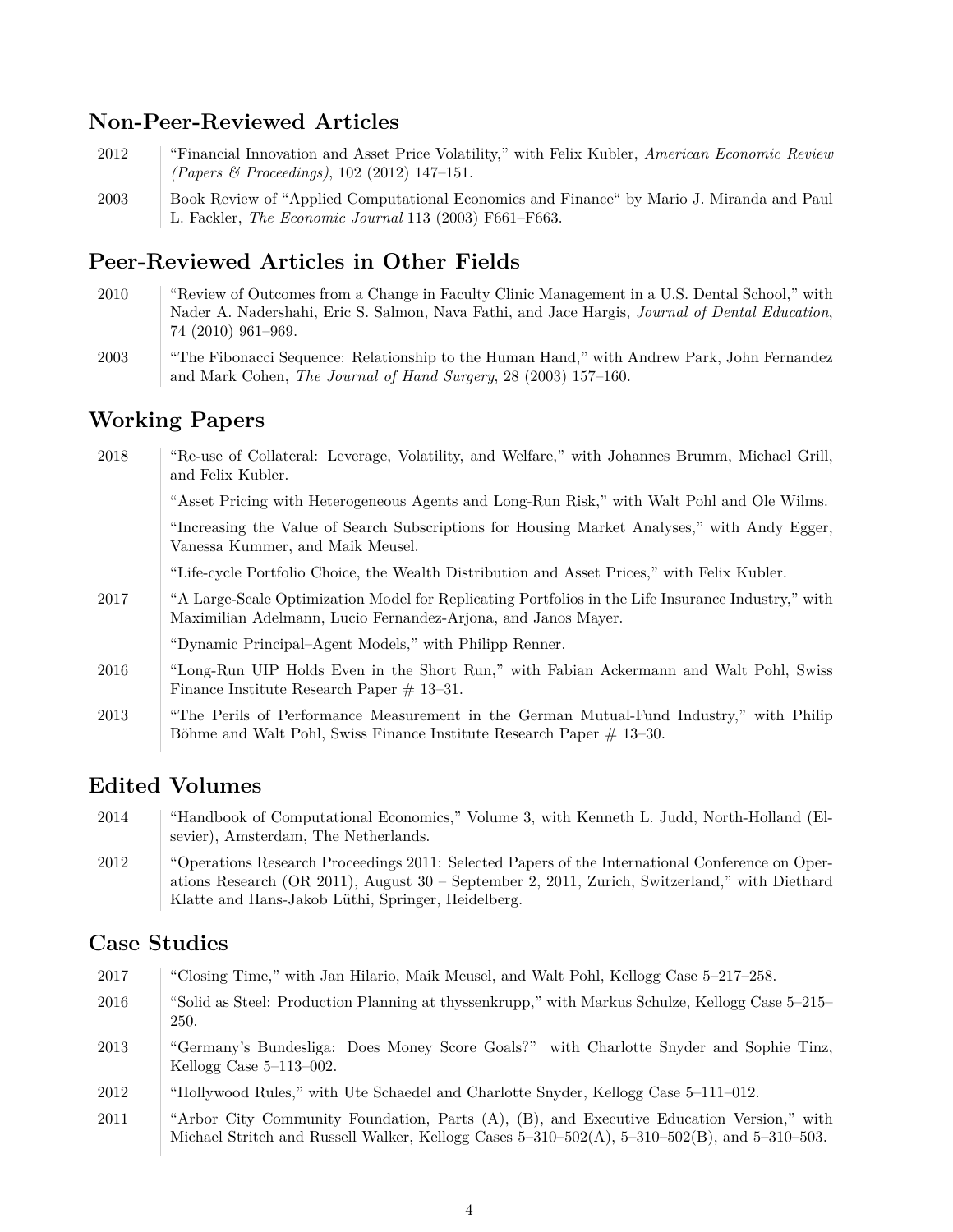| 2008 | "Milk and Money," with Patrick Johnston and Charlotte Snyder, Kellogg Case 5-407-754.                                                                                                                                                                                                                                                                                                                                                                      |
|------|------------------------------------------------------------------------------------------------------------------------------------------------------------------------------------------------------------------------------------------------------------------------------------------------------------------------------------------------------------------------------------------------------------------------------------------------------------|
|      | "Spiegel Online," with Armin Rott, Kellogg Case 5-108-007.                                                                                                                                                                                                                                                                                                                                                                                                 |
| 2007 | "Fueling Sales at EuroPet," with I. Campbell Lyle, Kellogg Case 5-307-505.                                                                                                                                                                                                                                                                                                                                                                                 |
| 2006 | "Pedigree vs. Grit: Predicting Mutual Fund Manager Performance" with Peter Eso, Graeme<br>Hunter, and Peter Klibanoff, Kellogg Case 5-407-755.                                                                                                                                                                                                                                                                                                             |
|      | "Orangia Highways Part (A) and Part (B)," with Peter Eso, Graeme Hunter, and Peter Klibanoff,<br>Kellogg Cases $5-106-007(A)$ and $5-106-007(B)$ .                                                                                                                                                                                                                                                                                                         |
| 2000 | A collection of 20 case studies in Management Science, with Molly Stephens, appeared in: In-<br>troduction to Management Science: A Modeling and Case Studies Approach With Spreadsheets,<br>Frederick S. Hillier and Mark S. Hillier, Irwin/McGraw-Hill, Editions One–Six, 2000, '02, '08, '10,<br>'13, '18. in: Introduction to Operations Research, Frederick S. Hillier, and Gerald J. Lieberman,<br>McGraw-Hill, Editions Seven-Nine, 2001, '05, '09; |

### **Editorial Service**

| $2015 - 2017$ | Area Editor, Operations Research                              |
|---------------|---------------------------------------------------------------|
| $2013 - 2017$ | Co-Editor, <i>Quantitative Economics</i>                      |
| $2011 - 2014$ | Associate Editor, Mathematical Methods of Operations Research |
| $2010 - 2013$ | Associate Editor, <i>Journal of Mathematical Economics</i>    |
| $2000 - 2011$ | Associate Editor, Journal of Economic Dynamics and Control    |

## **Fellowships and Honors**

| 2006          | Honorary Medal (Ehrenmedaille) of WHU, Otto Beisheim School of Management                             |
|---------------|-------------------------------------------------------------------------------------------------------|
| 2004          | Nomination of a paper for the 2003 Smith-Breeden Prize, The Journal of Finance                        |
| $1993 - 1995$ | Doctoral Fellowship, Cusanuswerk Foundation                                                           |
| 1990          | National Jubiläums-Staatsstiftung Award for Business Vordiplom score among best<br>in Germany in 1989 |
| $1989 - 1993$ | Fellowship, Cusanuswerk Foundation                                                                    |

## **Teaching Awards**

| 2008, '09,<br>$'11-15, '17$ | Best Teacher Award, Kellogg-WHU EMBA program, Classes KW10, KW11, KW13,<br>KW14, KW15, KW16, KW17, KW19 |
|-----------------------------|---------------------------------------------------------------------------------------------------------|
| 2009, '11, '12,<br>13, 15   | Outstanding Professor Award, Kellogg EMBA program, Classes EMP76, EMP83,<br>EMP87, EMP91, EMP99         |
| 2000, '02, '04,<br>06, 08   | Chairs' Core Course Teaching Award, Kellogg School of Management                                        |
| 2002, '03, '04              | WHU Best Teacher Award (in Winter Semester), WHU Koblenz, Germany                                       |
| 2002                        | L.G. Lavengood Professor of the Year, Kellogg School of Management                                      |
| 1996                        | Walter J. Gores Award, Stanford University                                                              |
| 1996                        | Best Engineering Professor of the Year Award, Stanford Society of Women Engineers                       |